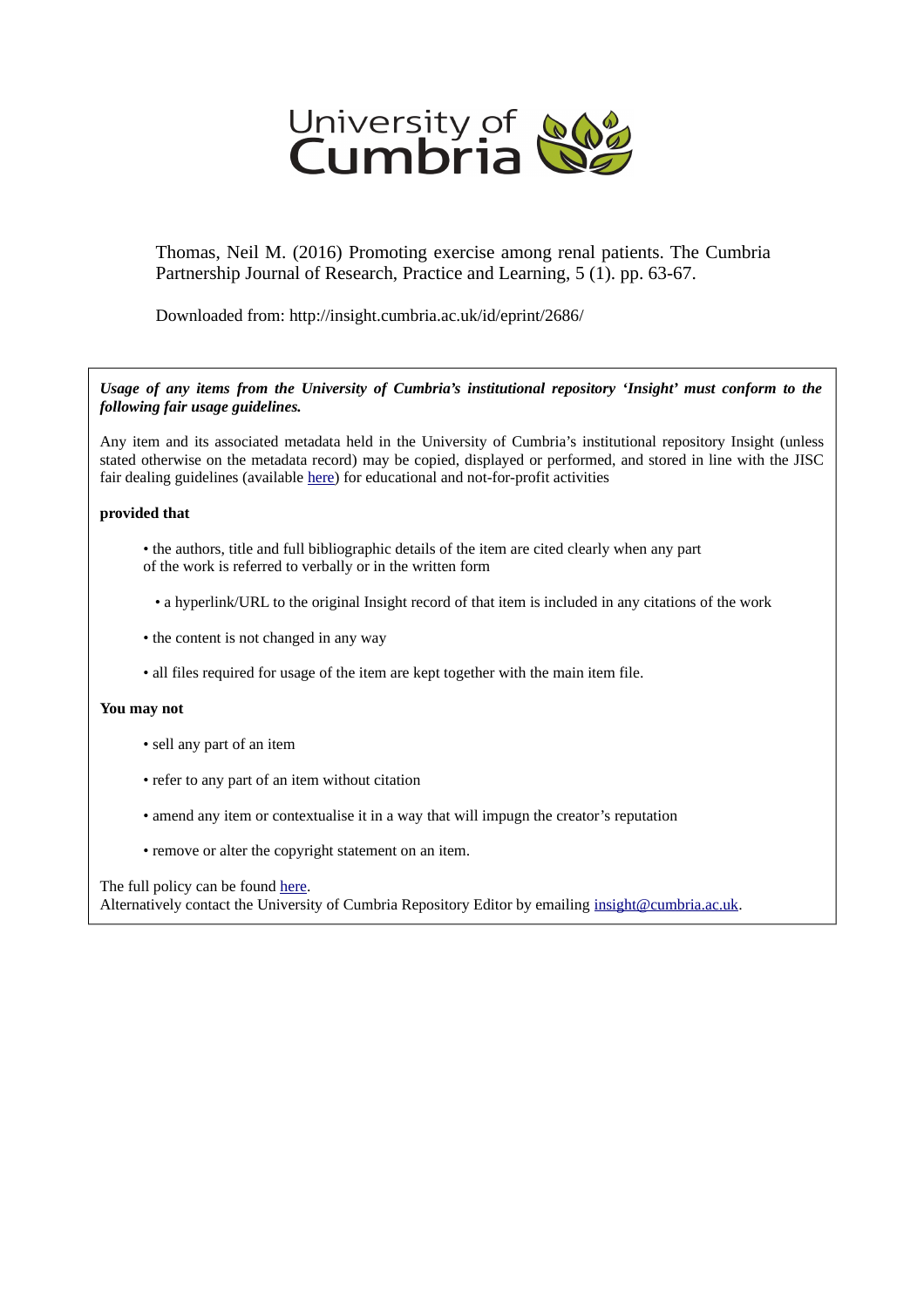General Medical Council (2009). *Tomorrow's doctors.* Retrieved 15 May 2014, from http://www.gmc-uk.org/ Tomorrow\_s\_Doctors\_0414.pdf\_48905759.pdf

Hafferty, F.W. (1998). Beyond curriculum reform: Confronting medicine's hidden curriculum. *Academic medicine*, *73*, 403-407.

Kings Fund (2011). *Schwartz rounds: Evaluation of the UK pilots*. Retrieved 6 October 2014 from http://www. kingsfund.org.uk/publications/schwartz-center-rounds-pilotevaluation.

Papadakis, M.A., Teherani, A., Banach, M.A., Knettler, T.R., Rattner, S.L., Stern, D.T., Veloski, J.J. & Hodgson, C.S. (2005) Disciplinary action by medical boards and prior behaviour at medical school. *New England Journal of Medicine, 353*, 2673-2682.

Passi V., Doug, M., Peile, E., Thistlethwaite, J. & Johnson, N. (2010). Developing medical professionalism in future doctors: A systematic review. *International Journal of Medical Education, 1,* 19-29.

Royal College of Psychiatrists (2010). *A competency based curriculum for specialist core training in psychiatry*. Retrieved 27 October 2014 from http://www.rcpsych.ac.uk/ pdf/CORE\_CURRICULUM\_2010\_Mar\_2012\_update.pdf

Royal College of Psychiatry (2011) *Core curriculum in psychiatry*. Retrieved 26 March 2014 from http://www. rcpsych.ac.uk/pdf/Undergraduate%20Psychiatry%20 Curriculum%202011b.pdf

Waddington, J., Dearman, S. (2011) Evaluation of health and probity discussion forums. *Cumbria Partnership Journal of Research Practice and Learning*, *1*, 17-20.

# **REFLECTION Promoting exercise among renal patients**

# **Neil M. Thomas**

## **Abstract**

The following report contains a critical overview of some of my experiences during 100 hours of promoting and monitoring exercise among kidney patients at Kendal renal unit. It focuses on barriers to patient participation, the practice of exercise promotion, and finally, some considerations for safe and effective exercise.

#### **Keywords**

barriers to participation; health promotion; inter-dialytic exercise; intra-dialytic exercise; kidney disease; physical activity

#### **Introduction**

In 2014 I was given the opportunity to promote and monitor exercise among the patients at Kendal renal unit. My time there afforded me valuable experience applying evidence based theory in a clinical environment, while substantially developing my personal and professional skills. For this I express my gratitude to all the staff and patients involved. Perhaps more importantly, however, I have been able to reflect on my experiences and critically evaluate the practice of physical activity and health promotion among a renal population. The following report, I hope, offers useful information to anyone seeking to encourage exercise in their own renal environment.

#### **Exercise for renal patients?**

If you are not already familiar with exercise among the renal community, you may be wondering why on earth anybody would be promoting such an activity. Well, in recent years there has been a wealth of literature highlighting the benefits of exercising during dialysis, and/or on non-dialysis days. Some of these benefits include improved psychological wellbeing (Parsons, Toffelmire & King-VanVlack, 2006); reduced muscular atrophy and improved physical performance (Kouidi et al., 1998); reduced risk of cardiovascular disease and improved cardiovascular fitness and fatigability (Storer, Casaburi, Sawelson & Kopple, 2005; Wilund et al., 2010); and an improvement in urea clearance during dialysis (Mi Rye Suh, Hyuk Jung, Bae Kim, Sik Park & Seok Yang, 2002). Regular exercise thus may help improve quality of life, prevent further illnesses, and improve the efficacy of dialysis treatment. Of course exercise may not be for all renal patients, and in certain circumstances it may not be appropriate at all. However, considering the potential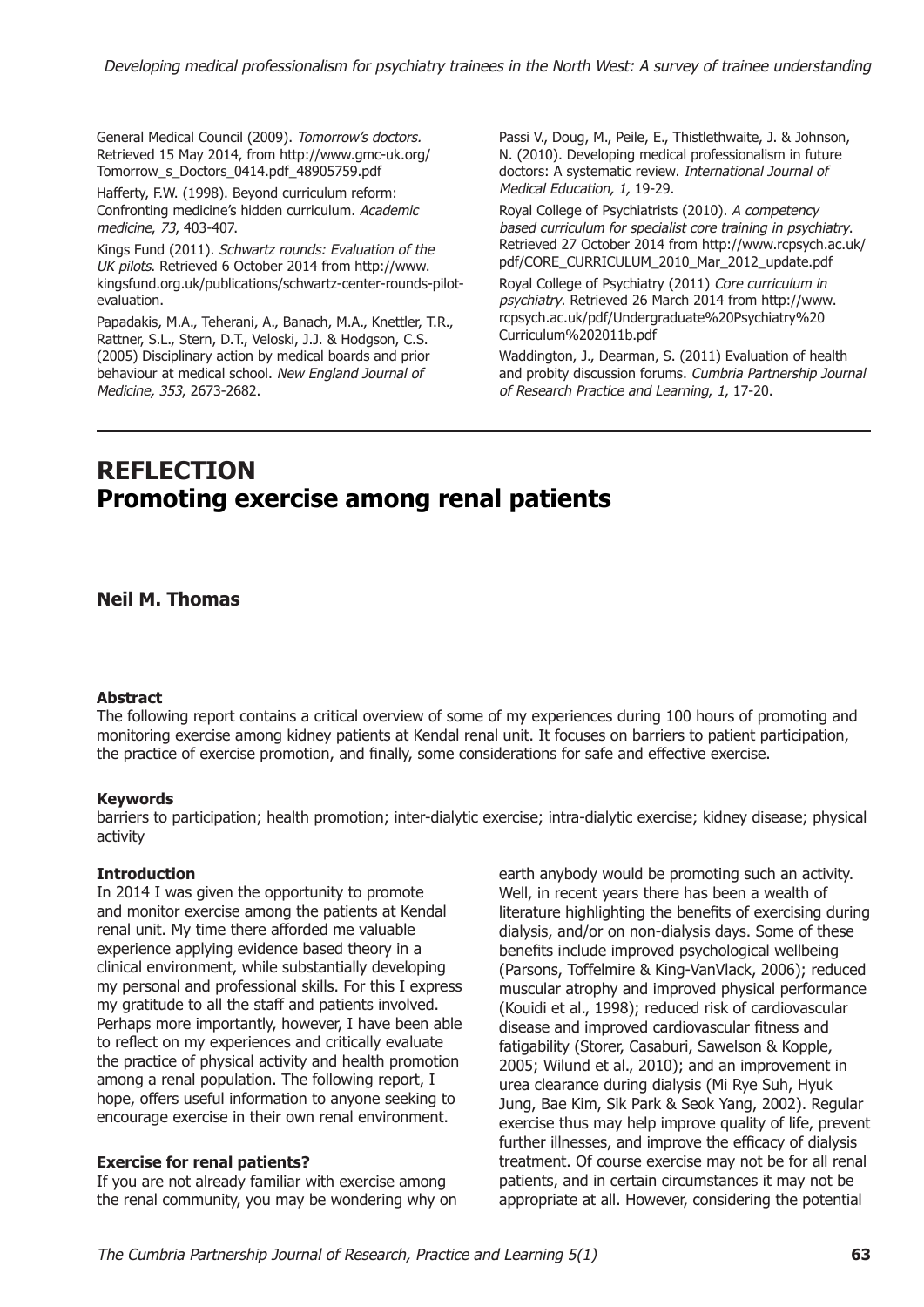benefits, the British Renal Society now recommends that patients who are eligible participate in exercise on a regular basis.

## **Barriers to participation**

In 2010, Kendal renal unit purchased a number of stationary exercise bikes for the patients to use during dialysis, and initial exercise uptake was good and feedback from the patients was positive. When I started at the unit however, many of the patients had stopped using the bikes. I was therefore eager to speak with them and to some of those who had never tried exercising, in order to find out why. Through informal conversations I was able to identify a number of key themes, which often tied in with previous literature.

## **Illness**

Two of the patients who had previously dropped out informed me they did so because of medical illness. As I'm sure all will appreciate, individuals with kidney disease often suffer from other health conditions and are at a greater risk of illness and infection due to a weakened immune system (Kato et al., 2008). In such cases, they may be unable to safely perform exercise, and it is important for exercise professionals not to become disheartened. Most patients are appreciative of being given the opportunity to exercise in the first place.

## **Health education**

Goodman & Ballou (2004) have suggested that a lack of information about the benefits of exercise, and lack of knowledge about how to perform exercise are some of the barriers to participation experienced by renal patients. When I spoke to some of the patients who had never exercised during dialysis at the unit, they informed me that they did not know the benefits of exercise, or that they were not aware of how much exercise they should be doing or how to perform it. This was interesting as there are leaflets at Kendal detailing the positives of exercise, and they also contain some exercise guidance. However, the effectiveness of written information is dependent on the health literacy of the reader: *"The cognitive and social skills which determine the motivation and ability of individuals to gain access to, understand and use information in ways that promote health.*" (Nutbeam, 2000).

It was apparent that some of the patients simply did not utilise the information in the leaflets effectively and take it upon themselves to start exercising. I found that the most effective way to engage these patients with exercise was through one on one guidance and encouragement. This mode of intervention is referred to as 'health persuasion', which is directed at the individual and is led by an exercise professional or 'prescriber' (Beattie, 1991).

For example, I was able to reinforce the positive outcomes of exercise, and help and guide the patients on the bikes. Additionally, for those that wanted to exercise on non-dialysis days at home, I provided tailored exercise schedules for them to perform, and demonstrated how to safely complete the exercises involved. This especially helped the patients who were previously unfamiliar with exercise.

## **Fear of making things worse**

Goodman & Ballou (2004) suggest fear of injury, not wanting to become more fatigued and fear of making health worse are reasons which may prevent renal patients from exercising. When I spoke to one patient, he told me he had given up completely because of a negative experience when he was trying a bike out for the first time. I was able to encourage the patient to give it another go, and he subsequently performed 3mins of cycling without any problems, and enjoyed it. This patient's initial bad experience and fear of making things worse was exacerbated by the fact that there was no exercise professional present to encourage him to try again.

Additionally, some of the other patients, especially when they were just beginning exercising, did not feel comfortable doing so on their own in case anything went wrong. Even though the renal staff are always around, they only felt comfortable exercising when I was there. Beattie (1991) suggests personal counselling can be utilised to give an individual the skills and confidence to take more control over their health. I therefore put this into practice by working with the patients to ensure they knew exactly how much exercise they should be doing and when to stop, if they were out of breath for example, and to generally reassure them that exercise is safe given the right strategy. I found this to be effective as most of the patients developed confidence and autonomy, and came to the realisation that they would be okay using the bikes.

## **Challenges of exercising in the renal environment**

One of the patients was interested in using the bike during dialysis, however she was not comfortable exercising in front of the other patients. She would also not perform exercise at home as she worked during her off days. A member of staff suggested that we close the curtain around her bed, which she was happy with and this was effective in subsequent exercise sessions – a simple but very workable solution.

Another issue which arose was positioning the beds correctly. The beds move into a variety of positions and finding a comfortable one which is suitable for exercise can be difficult. Some of the patients were able to achieve this on their own with ease, whereas others, at least in the beginning, could not do so without my presence. On one occasion a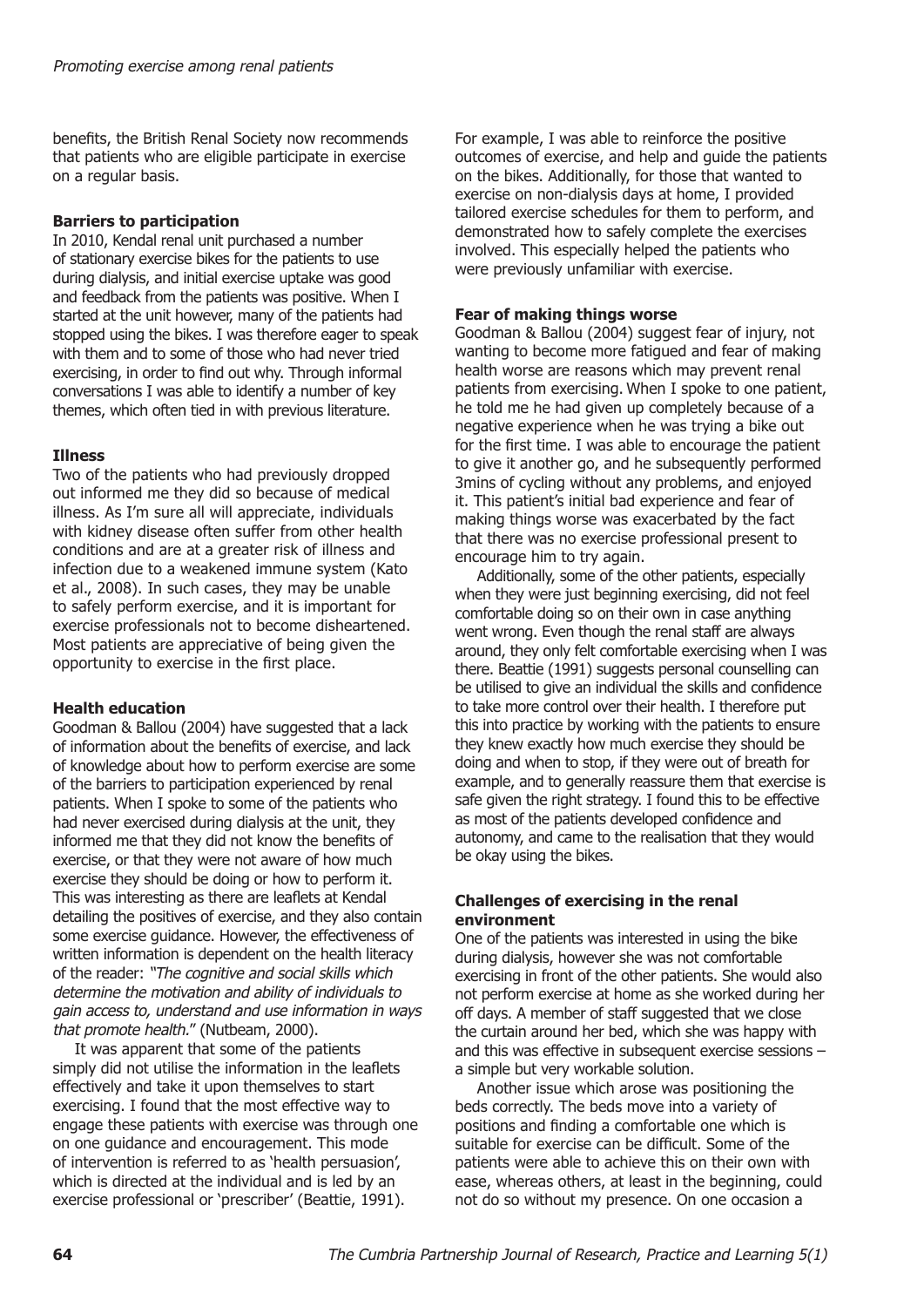patient slid down the bed and was not able to push herself back up because of the fistula in her arm. We did remedy this; however, it demonstrates the benefits of having someone there with enough time to stay with the patient, especially when they are just starting out. After all, the patient may have been put off from exercising completely.

Additionally, I was informed by a member of staff that there were some patients who did not wish to trouble the nurses by asking for the bike and that sometimes the nurses did not remove the bike when they had finished exercising. Painter, Carlson, Carey, Myll & Paul (2004) suggest that renal staff sometimes take the perception that it is not their responsibility to help the patients with exercise. I therefore liaised with the nurses, who reiterated to the patient that they are always happy to set up and remove the bikes on request. Furthermore, many of the nurses often encouraged regular exercisers who had not asked for the bike to do some cycling. This highlights the fact that support from all healthcare staff helps to maximise exercise adherence.

#### **The practice of exercise promotion**

As an exercise professional, it is considered best practice to perform a needs analysis with any client in order to determine levels of current physical activity and interests, especially for medical patients (Balady et al., 2000). However, it is perhaps not always feasible for renal staff to achieve this as they often do not have enough time, or necessarily the expertise. It took me all morning to speak to each patient and determine their individual needs. I did find this to be an important part of getting the patients exercising, particularly for those who wished to perform exercise routines at home. If there were no needs analysis, this would not have been discovered and I would not have been able to tailor a plan to each individual.

In terms of best practice, a needs analysis should be followed up with an appropriate exercise schedule. For renal patients, this typically means starting at an easy level and gradually building up duration and intensity. When I started working with some of the patients, they were not able to perform 5mins of cycling without becoming out of breath. It goes without saying that not everybody will enjoy this, and reassurance that "after a few sessions things will get better" is often needed.

Goal setting can be an effective way of maintaining exercise adherence (Wilson & Brookfield, 2009). I found it very useful to place an exercise log in each of the patients' kardexes and to write down a target for when I was not at the unit, so that the patients and staff could monitor exercise progression. This proved to be a valuable tool, as during one session a regular exerciser had asked for the bike but had to stop cycling because he felt faint. When I checked his log, he had increased from 15mins of cycling to an hour

during the previous session. He had pushed himself too hard. I produced a visual representation of this in the form of a graph to show him, in order to ensure he would be more careful in the future.

#### **Progress**

Throughout the course of my time at the unit, the patients gradually increased the duration of exercise and with practice came the confidence to perform exercise without me. By week nine, many of the patients were regularly exercising for around an hour, which is especially good considering some of them could barely perform 5mins when they started.

#### **Safety considerations**

There are a number of safety issues to think about as an exercise professional working with renal patients. For example, exercise during the first two hours of dialysis before 3 litres of fluid have been removed has been shown to be safe; however, outside of this time period it can lead to hypotension and cramps (Karmiel, 1997; Moore, Painter, Brinker, Stray-Gundersen & Mitchell, 1998). Further, patients with kidney disease often take beta blockers which depress heart rate (Karmiel, 1997) and may have autonomic dysfunction (Torkington, MacRae & Isles, 2006). As a consequence, heart rate cannot be relied upon as an indicator of exercise intensity and therefore a subjective rating of perceived exertion scale should be used instead (ACSM, 1994; ACSM, 2004). Additionally, exercise during dialysis should not be intense; it is not an appropriate time to 'physically push' the patients. More moderate exercise should be reserved for non-dialysis days, and only after personal circumstances have been taken into account (Johansen, 2007). That being said, if guidelines and best practice are followed, there is no reason why effective and safe exercise cannot be sustained among eligible kidney patients (Johansen, 2007) and this is what I discovered.

I will refer the reader to two documents which I believe offer a good starting point for those seeking to perform or promote exercise with dialysis patients. The first is the easy bike program (Karmiel, 1997). It suggests five stages of cycling, ranging from 3-40 minutes, adding 1 minute during each treatment. The second is a 28-page document produced by Leicester hospital, which details a variety of strength, mobility, flexibility and cardiovascular exercises for renal patients to perform on non-dialysis days (University Hospitals Leicester, 2009). I indeed utilised these documents a number of times and found them to be more than adequate.

#### **Conclusion**

This report has highlighted some of the barriers to participation experienced by renal patients and some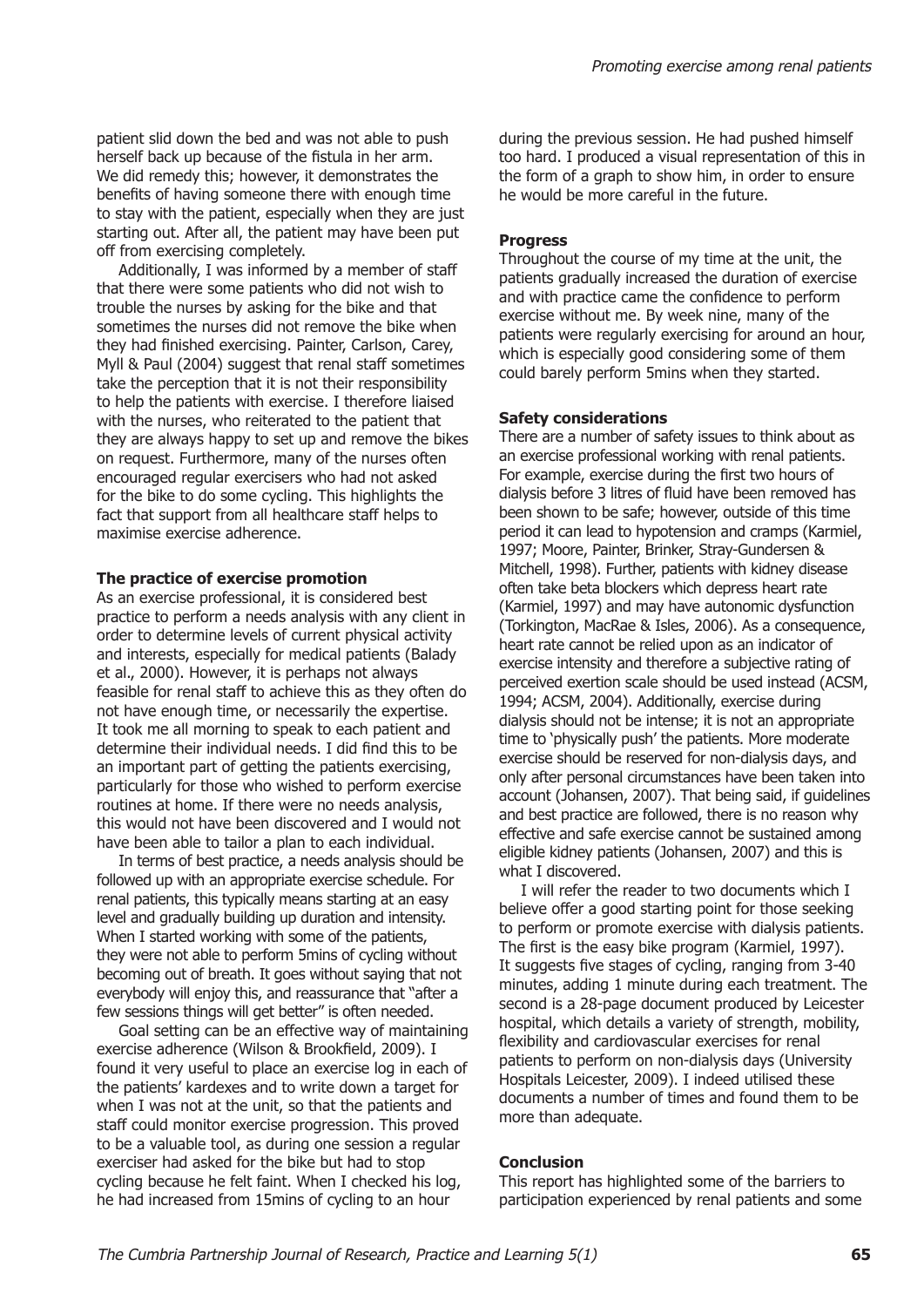of the causes of exercise drop out. One of the key themes to have arisen is that of inadequate health education. Often written information is not sufficient to engage patients with exercise and in these cases, one on one persuasion followed by personal counselling is effective in first getting the patients to start exercising and subsequently enabling them to develop autonomy and have the skills and confidence to exercise on their own. Another major theme is that the presence of an exercise professional will help with all aspects of exercise in the renal environment, especially for tasks which the renal staff may not have the time to complete, e.g. performing need analyses, constructing exercise plans and encouraging patients who may have negative experiences. However, where this is not possible, simple encouragement can only be beneficial and in my experience, it definitely motivated some of the patients to exercise when I was not around. If you can create a buzz on the ward and if there are patients who regularly exercise, others often follow suit.

## **Affiliations**

Neil M. Thomas, PhD Student, Faculty of Health and Science, University of Cumbria

## **Contact information**

Neil M. Thomas, Faculty of Health and Science, University of Cumbria, Bowerham Road, Lancaster. LA1 3JD. Email: neil.thomas@cumbria.ac.uk

## **Acknowledgements**

The author would like to thank Heather Hill, Specialist Renal Dietician, and Dr Aimun Ahmed, Consultant Physician and Nephrologist, for their support and guidance throughout, in addition to all of the staff at Kendal Renal Unit. An acknowledgment also goes to Theodoros Bampouras of the University of Cumbria for helping form the link between the University and Kendal renal unit.

## **References**

ACSM. (1994). Exercise for patients with coronary artery disease. *Medicine & Science in Sports & Exercise, 26*, 400.

ACSM. (2004). Exercise and hypertension. *Medicine & Science in Sports & Exercise, 36*, 533-553.

Balady, G. J., Berra, H. A., Golding, L. A., Gordon, N. F., Mahler, D. A., Myers, J. N., Sheldahl, L. M. (2000). *ACSM's guide for exercise testing and prescription*. Baltimore: Lippincott Williams & Wilkins.

Beattie, A. (1991). Knowledge and control in health promotion: A test case for social policy and social theory. In J. Gabe, M. Calnan & M. Bury (Eds.), *The sociology of the health service* (pp. 162-199). London: Routledge.

Goodman, E. D., & Ballou, M. B. (2004). Perceived barriers and motivators to exercise in hemodialysis patients.

*Nephrology Nursing Journal: Journal of the American Nephrology Nurses' Association, 31*, 23-29.

Johansen, K. L. (2007). Exercise in the end-stage renal disease population. *Journal of the American Society of Nephrology: JASN, 18*, 1845-1854. doi:ASN.2007010009 [pii]

Karmiel, J. C. (1997). The easy bike program: An exerciseduring-dialysis program. *Topics in Clinical Nutrition, 12*, 74-78.

Kato, S., Chmielewski, M., Honda, H., Pecoits-Filho, R., Matsuo, S., Yuzawa, Y., Lindholm, B. (2008). Aspects of immune dysfunction in end-stage renal disease. *Clinical Journal of the American Society of Nephrology: CJASN, 3*, 1526-1533. doi:10.2215/CJN.00950208 [doi]

Kouidi, E., Albani, M., Natsis, K., Megalopoulos, A., Gigis, P., Guiba-Tziampiri, O., Deligiannis, A. (1998). The effects of exercise training on muscle atrophy in haemodialysis patients. *Nephrology, Dialysis, Transplantation: Official Publication of the European Dialysis and Transplant Association - European Renal Association, 13*, 685-699.

Mi Rye Suh, R., Hyuk Jung, H., Bae Kim, S., Sik Park, J., & Seok Yang, W. (2002). Effects of regular exercise on anxiety, depression, and quality of life in maintenance hemodialysis patients. *Renal Failure, 24*(3), 337-345.

Moore, G. E., Painter, P. L., Brinker, K. R., Stray-Gundersen, J., & Mitchell, J. H. (1998). Cardiovascular response to submaximal stationary cycling during hemodialysis. *American Journal of Kidney Diseases, 31*(4), 631-637.

Nutbeam, D. (2000). Health literacy as a public health goal: A challenge for contemporary health education and communication strategies into the 21st century. *Health Promotion International, 15*(3), 259-267.

Painter, P., Carlson, L., Carey, S., Myll, J., & Paul, S. (2004). Determinants of exercise encouragement practices in hemodialysis staff. *Nephrology Nursing Journal, 31*(1), 67-74.

Parsons, T. L., Toffelmire, E. B., & King-VanVlack, C. E. (2006). Exercise training during hemodialysis improves dialysis efficacy and physical performance. *Archives of Physical Medicine and Rehabilitation, 87*(5), 680-687.

Storer, T. W., Casaburi, R., Sawelson, S., & Kopple, J. D. (2005). Endurance exercise training during haemodialysis improves strength, power, fatigability and physical performance in maintenance haemodialysis patients. *Nephrology, Dialysis, Transplantation: Official Publication of the European Dialysis and Transplant Association - European Renal Association, 20*(7), 1429-1437. doi:gfh784 [pii]

Torkington, M., MacRae, M., & Isles, C. (2006). Uptake of and adherence to exercise during hospital haemodialysis. *Physiotherapy, 92*(2), 83-87.

University Hospitals Leicester (2009). Exercise for kidney patients. Retrieved from http://www.le.ac.uk/iii/kidney/ downloads/ExerciseforKidneyPatientsLeafletMay09.pdf

Wilson, K., & Brookfield, D. (2009). Effect of goal setting on motivation and adherence in a Six–Week exercise program. *International Journal of Sport and Exercise Psychology, 7*(1), 89-100.

Wilund, K. R., Tomayko, E. J., Wu, P. T., Ryong Chung, H., Vallurupalli, S., Lakshminarayanan, B., & Fernhall, B. (2010). Intradialytic exercise training reduces oxidative stress and epicardial fat: A pilot study. *Nephrology, Dialysis,*